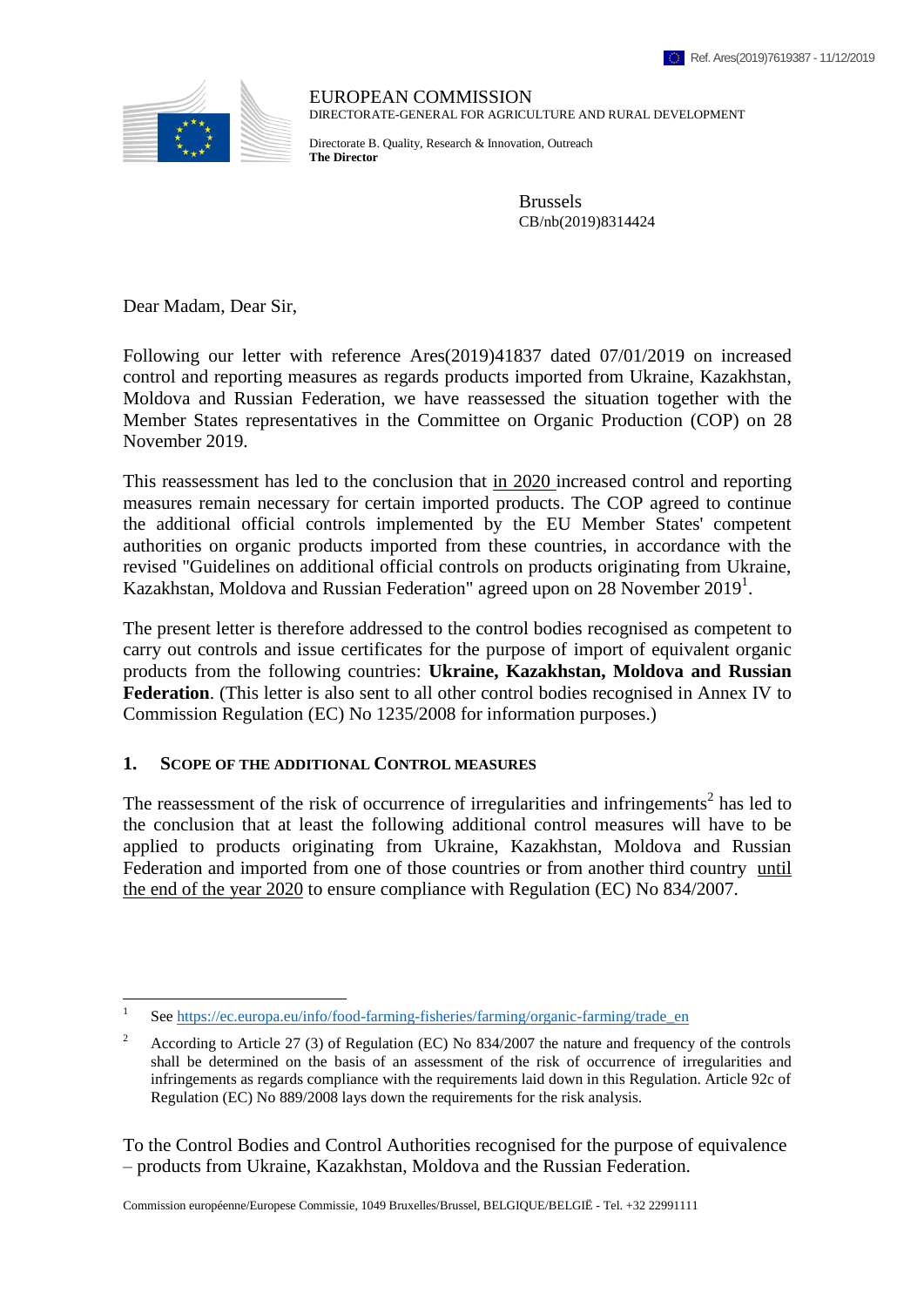These additional control measures have to be applied exclusively to the following products and the operators producing, preparing, trading or exporting such products: organic food and feed with the following  $CN$ -codes<sup>3</sup>:

- a. Chapter  $10^4$  Cereals
- b. Chapter 11 Products of the milling industry; malt; starches; inulin; wheat gluten. The following CN codes are excluded: CN codes 1105, 1106, 1107, 1108, 1109
- c. Chapter 12 Oil seeds and oleaginous fruits; miscellaneous grains, seeds and fruit; industrial or medicinal plants; straw and fodder, with the exception of processed products ready for human consumption derived from them. The following CN codes are excluded: CN codes 1211, 1212, 1213, 1214
- d. Chapter 23 Residues and waste from the food industries, prepared animal fodder. The following CN codes are excluded: CN codes 2307

## **2. NATURE OF THE ADDITIONAL CONTROL MEASURES**

## **2.1. Sampling and analysing for presence of pesticide residues<sup>5</sup>**

For all consignments<sup>6</sup> of products defined in section 1, the control body should take at least one representative sample of each consignment. Sampling should be done by using the methods as described in Commission Regulation (EU) No 691/2013 on the sampling methods to be used for official control of feed<sup>7</sup> and Commission Directive 2002/63/EC establishing Community methods of sampling for the official control of pesticide residues in and on products of plant and animal origin<sup>8</sup>. These samples should be analysed for the presence of pesticide residues in a laboratory accredited to the analytical methods used. The analytical methods to be used should cover all the relevant pesticides, as defined by expert knowledge. This implies that, inter alia, the appropriate specific analytical methods – including single-residue methods where relevant – should be applied to detect residues of pesticides. The sampling report of each sample should contain the identification of the consignment: lot number and, when available, number of the Certificate of Inspection. The control body should not stamp or sign the Certificate of Inspection before it has received and assessed the result of these analyses.

The sampling report of a consignment should be introduced in TRACES and accompany the Certificate of Inspection for that consignment.

 3 See<http://eur-lex.europa.eu/legal-content/EN/TXT/?uri=URISERV:l11003>

<sup>4</sup> See<https://eur-lex.europa.eu/legal-content/EN/TXT/?uri=celex:31987R2658>

<sup>&</sup>lt;sup>5</sup> This excludes the products referred to in annex II of Commission Regulation (EC) No 889/2008, cf. article 5(1) on products that may be used in organic production.

<sup>&</sup>lt;sup>6</sup> The definition of consignment is set out in Article 2(3) of Regulation (EC) No  $1235/2008$ 

<sup>7</sup> Commission Regulation (EU) No 691/2013 of 19 July 2013 amending Regulation (EC) No 152/2009 as regards methods of sampling and analysis (OJ L 197, 20.7.2013, p. 1)

<sup>8</sup> Commission Directive 2002/63/EC of 11 July 2002 establishing Community methods of sampling for the official control of pesticide residues in and on products of plant and animal origin and repealing Directive 79/700/EEC (OJ L 187, 16/07/2002 p. 30-43)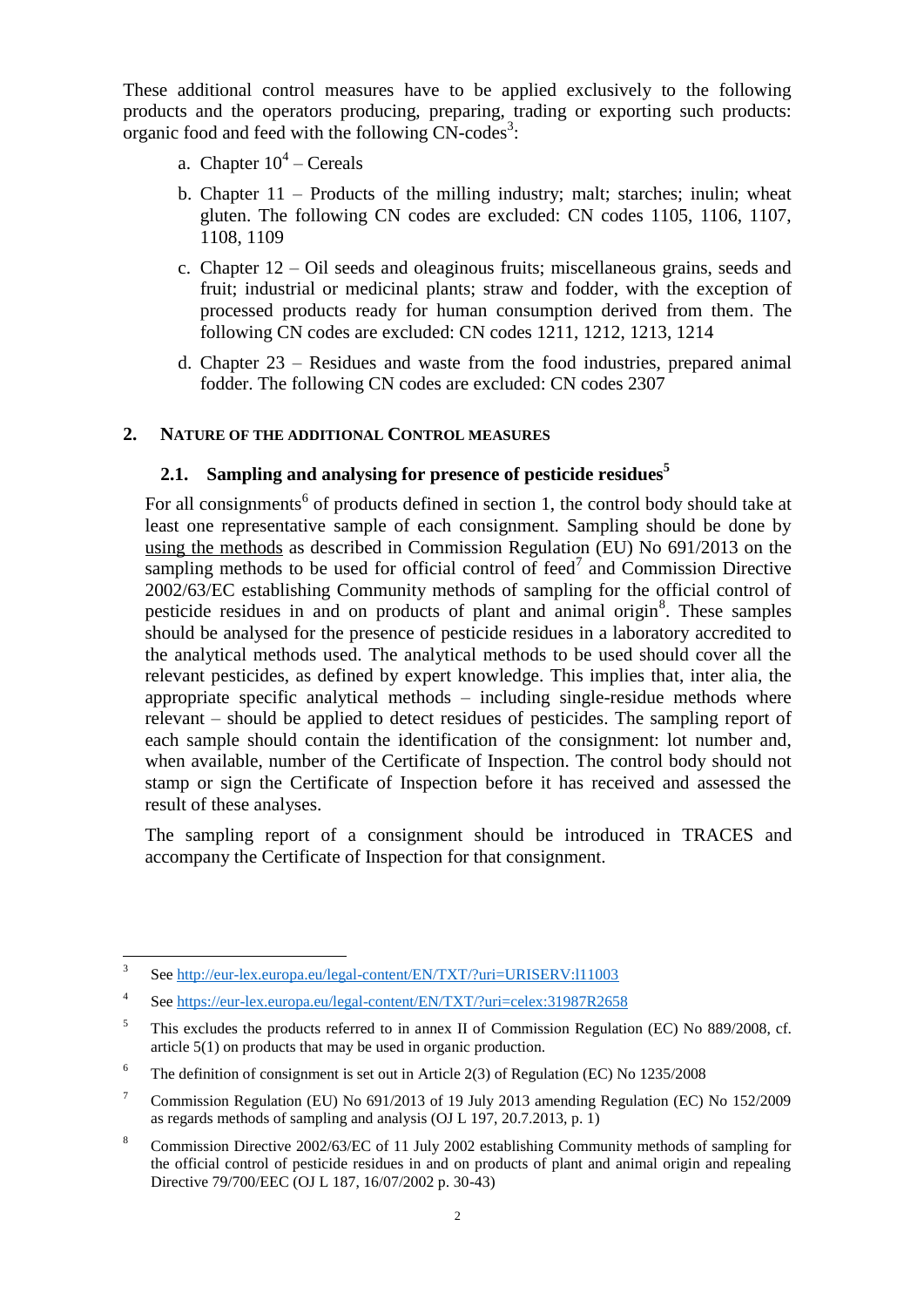# **2.2. Controls**

- a. The control body should carry out 2 physical inspections per year of each operator involved in the production of organic products listed under section 1 it intends to certify. One of these inspections has to be unannounced.
- b. On a farm that is certified for the first time, the CB should carry out the first inspection of each parcel before the crop is sown on that parcel in order to be able to certify the crop.
- c. The control body should take at least one field crop sample each year at each operator as defined in section 1. The sample has to be taken from crops in the field, at the most appropriate moment to detect potential use of pesticides according to expert knowledge. The sample should be analysed as set out in point 2.1. For operators not growing crops, a relevant sample of incoming raw material, intermediate product or processed product should be taken.
- d. The control body should spend utmost attention to the verification of the product flows and traceability established by each operator as defined in section 1. It should also verify the quantities harvested and/or prepared, the means of storage and transport of the goods, including the possible application of pesticides and biocides at these stages.
- e. The control body should analyse in depth the bookkeeping and financial documentation of each operator as defined in section 1, for which it intends to certify products. The CB must systematically verify the destination of all the products harvested and/or prepared at the farm it certifies, regardless whether these crops are sold as organic or not or are exported or not. This includes the quantities and the names of the buyers.
- f. As stipulated in article 33(1) of Council Regulation (EC) No 834/2007, the Certificate of Inspection shall accompany the goods. Consequently, the CB has to issue the Certificate of Inspection before the shipment leaves the third country of origin or of export.
- g. At the time of issuing the Certificate of Inspection, the control body must have documented the complete operator and product traceability. At simple request, the CB has to send this traceability documentation to the control body of the importer concerned and to the Competent Authorities of the importing country. In case of a complex supply chain a transparent flow chart must be added to that documentation unequivocally presenting both the flow of the goods and the financial flow.

At least paragraphs a. and c. should also be applied to new and other operators who cultivate fields that are in conversion to organic farming.

## **3. EXCHANGE OF INFORMATION**

In accordance with Article 92 of Commission Regulation (EC) No  $889/2008^9$ , where operators and/or their subcontractors change their control body, the new control body

 $\overline{a}$ <sup>9</sup> Commission Regulation (EC) No 889/2008 of 5 September 2008 laying down detailed rules for the implementation of Council Regulation (EC) No 834/2007 on organic production and labelling of organic products with regard to organic production, labelling and control (O.J. L 250, 18.09.2008, p. 1)